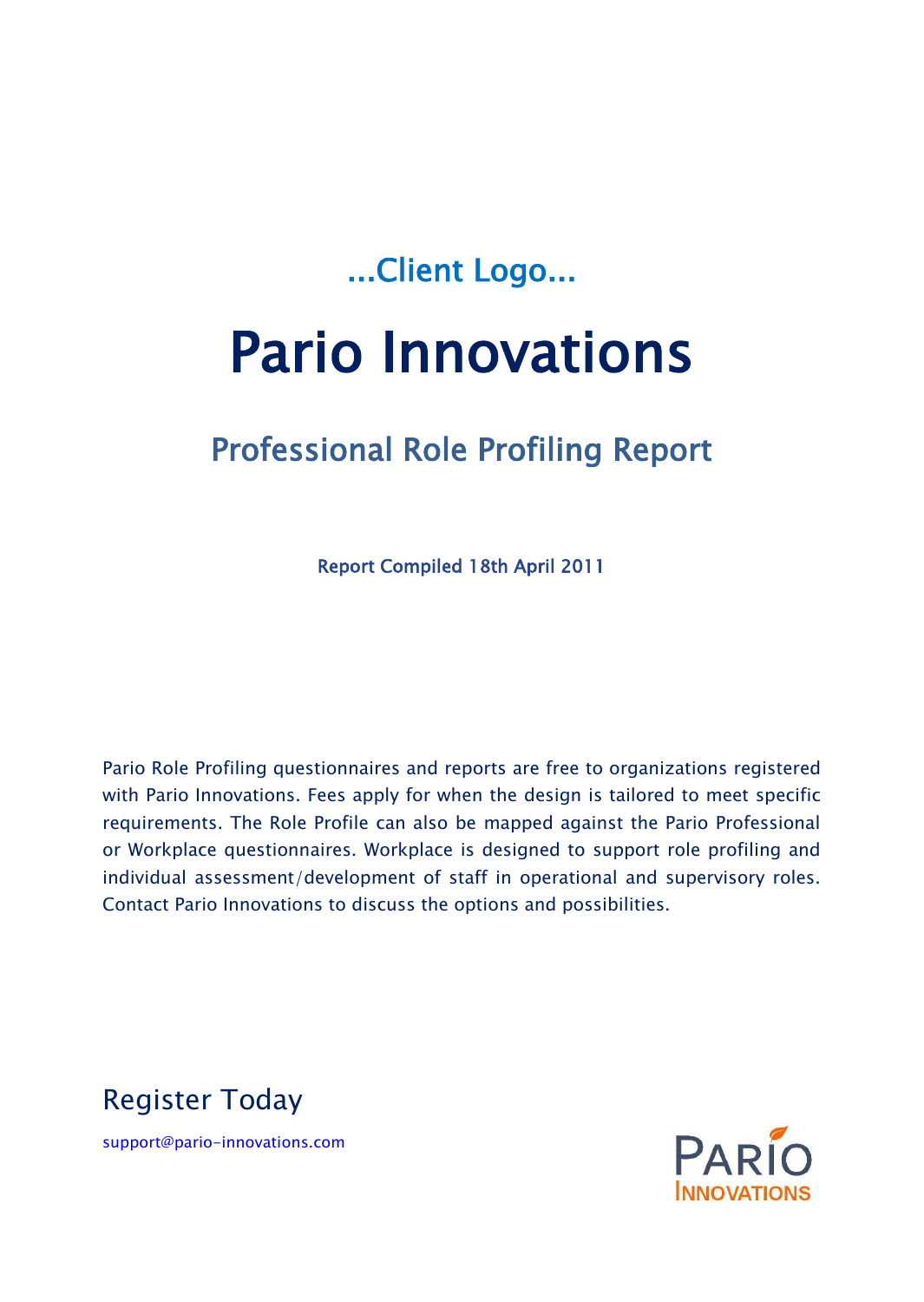### Introduction

Pario Professional Role Profiling provides a framework for reviewing role requirements, including the personal attributes associated with more-effective performance. The analysis can be used to clarify important aspects of work behaviour and the evaluation can be compared with individual preferences recorded on the Pario Professional Questionnaire.

It should be noted that preferences recorded on the job-holder's profile can contribute to a strength in one area, but may be linked to personal development needs in another. This might, for example, apply to a very task-orientated approach which then has a negative impact on interpersonal effectiveness. Differences between the job-holder's approach and the manager's expectations might be explored through a facilitated discussion, possibly as part of a team development workshop.

The report is based on the judgement on the person completing the Role Profiling and must be viewed in the context of the current role at this point in time. The profile should not be regarded as fixed and requirements can change because of new demands, changing role relationships, or other factors. In some cases it may be advisable to seek the views of more than one manager, particularly if the focus is on emerging role requirements. A Group Report can also highlight the expectations of people in different roles and this review can be extended through Pario 360 degree feedback.

This report is designed to provide an overview of the main points emerging from the questionnaire. The information can form part of a broader assessment, review or development process but should not be used in isolation. It is important that any issues raised in this report are seen in the context of overall role demands and reviewed by means of a well-structured discussion.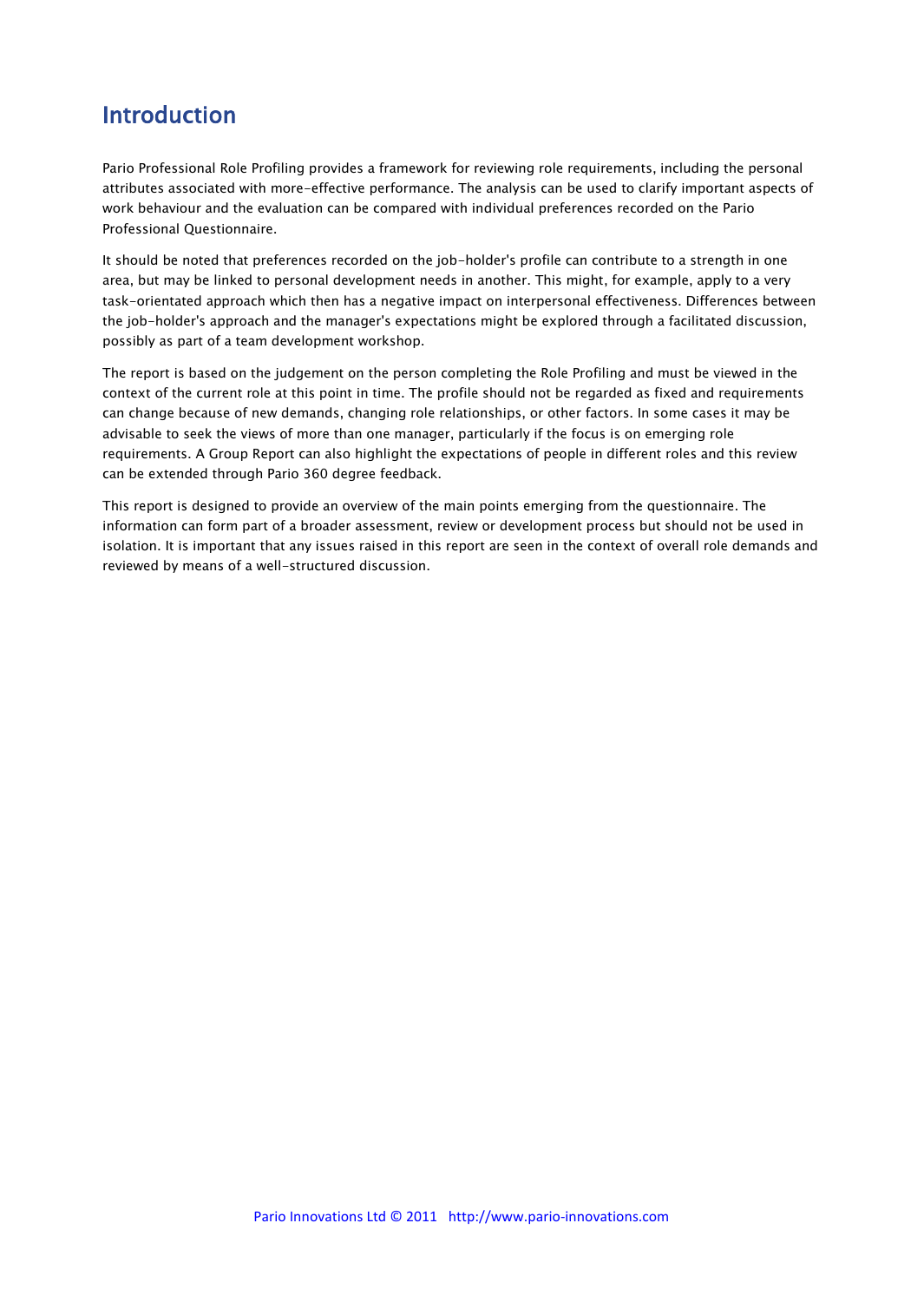#### Role Purpose & Activities

#### Role Purpose

Keeping the customers happy ?

(less than 2% complaints)

Selling 100,000 widgets a month

#### Role Activities

Supervising widget production

Training the staff in new skills

#### Role Relationships

Immediate Manager - meeting production targets

Peers / Colleagues - sorting out production problems

Direct Reports / Junior Staff - training new skills

Clients / Customers - checking complaints

#### Role Challenges

The main challenge is to keep production running. For example, when there is a production problem, the more effective person takes immediate action and is better at finding a temporary solution.

#### Work Conditions

The role requires a significant amount of walking around the site, both inside and outside the main building. Physical mobility is required and there are also stairways that need to be climbed.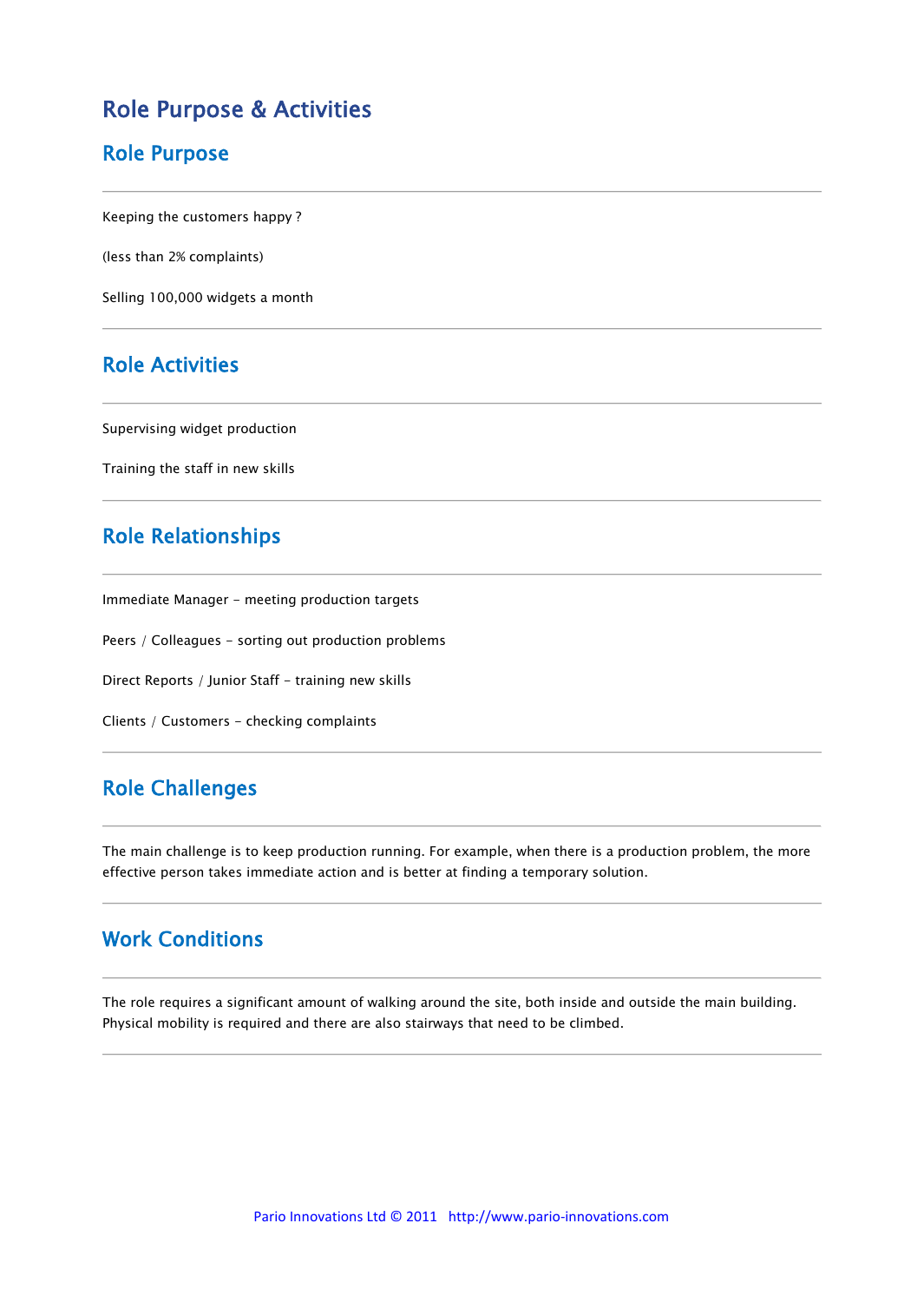### Personal Attributes Required in the Role

#### Attributes Relating to the Role

The Pario Role Profile identifies specific work requirements, based on 24 dimensions. This is linked to clear descriptions of the behaviour and approach contributing to effective performance. The Role Profile can add focus to selection interviews and support coaching and development. The results of the Role Profiling can also be compared with the profiles of individuals completing the Pario Professional or Workplace questionnaires.

The Role Profile highlights requirements relating to Analysis and Problem Solving, Managing Change and Tolerance of Ambiguity, Interaction with People, and finally, Delivery of Results. The specific dimensions are listed below, but the level of response on each variable needs to be carefully matched against role requirements.

#### Analysis and Problem Solving

Broad-Based Thinking: Considers the consequences of action and reflects on the wider issues / possibilities relating to a problem.

Innovative Response: Adopts an independent and forward-looking approach and is strongly orientated towards change.

Accuracy of Working: Is personally involved in precise, accurate working, with close attention to detail (to avoid the risk of mistakes).

Personal Organisation: Maintains a more structured & systematic (methodical) approach to work.

Creative Focus: Focuses on develop ideas, consulting with others, and finding new solutions to problems.

Developing Opportunities: Seeks to get new ideas and initiatives off the ground (through personal energy, drive and enthusiasm).

Organisational Awareness: Anticipates how others will react, or seeks to calculate how best to handle workbased issues / tasks.

Pressure Index: Emphasises accuracy; follows established methods, and maintains set "standards" (or ways of working)

#### Working with People

Leadership Focus: Sets priorities and defines requirements, adopting a confident, positive leadership style.

Establishing Direction: Takes control of situations, asserts his/her own views, and adopts a self-directed approach to tasks.

Personal Reserve: Maintains emotional control and deals with people in a calm, controlled manner.

Personal Contact: Seeks close friendships, personal rapport, and social support (interaction with others) at work.

Gaining Attention: Makes a personal impact and obtains acknowledgement or recognition from others.

Gaining Approval: Is responsive to the standards, goals or expectations of his/her manager, colleagues, or other team members.

Team Involvement: Emphasises interaction with others, usually linked to discussion / consultation with colleagues.

Team Influence: Makes a direct contribution in meetings or actively influences the team's overall thinking and direction.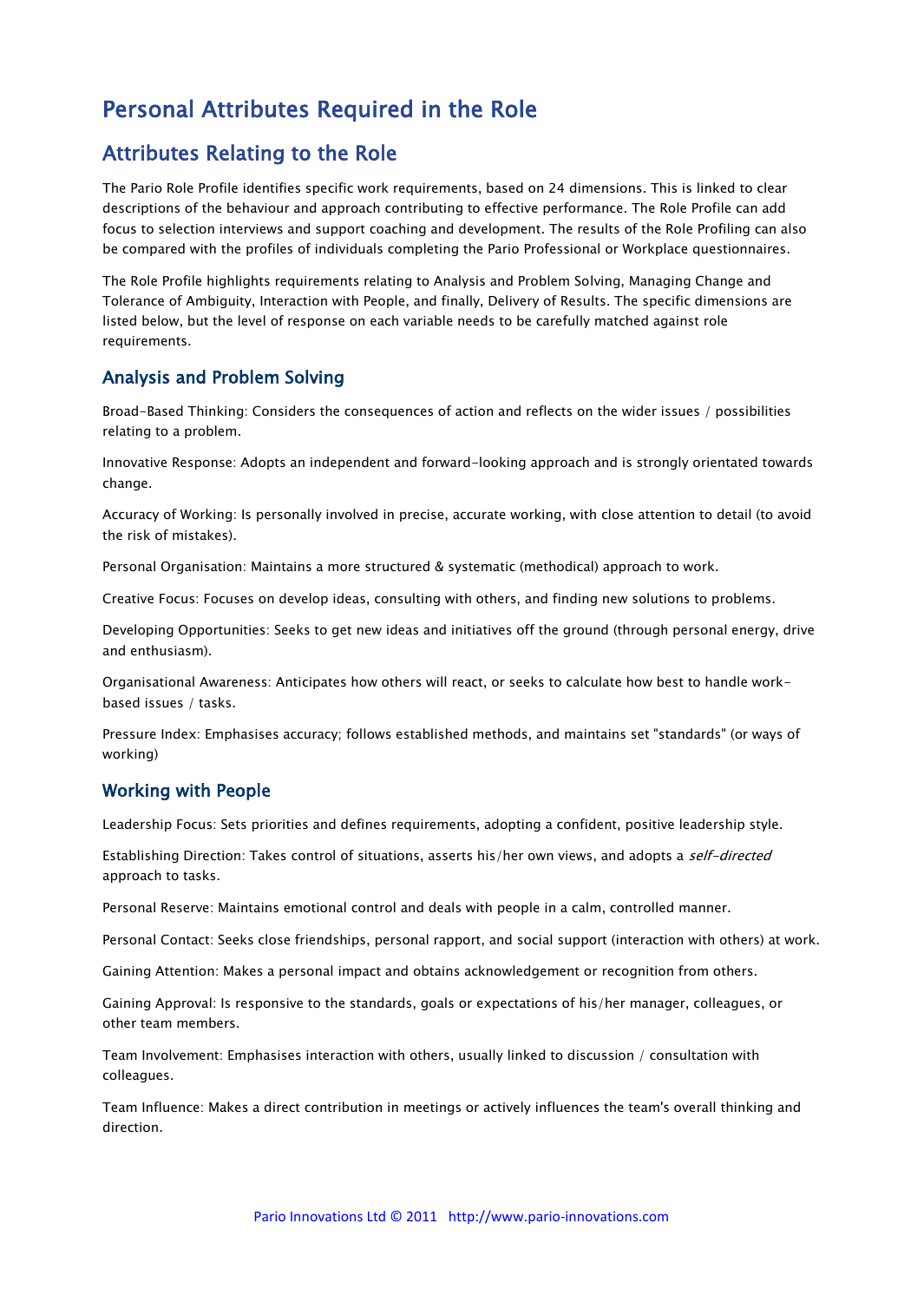#### Achieving Results

Speed of Response: Demonstrates time urgency and concern for making a speedy response, moving quickly towards action.

Seeking Direction: Obtains guidance or direction, with a preference for structure and feedback from others.

Decision Confidence: Shows personal conviction making decisions and resolving problems, with a belief that outcomes will be achieved.

Striving for Success: Establishes his/her own high performance and achievement standards, and sets an example to others

Task Commitment: Achieves results through personal effort, commitment (and the perseverance to overcome problems).

Task Completion: Is personally involved in completing one task before moving on to the next, reflecting a more 'step by step' approach.

Confronting Issues: Deals directly with issues, surfaces problems, and takes an independent stand on questions of principle,

Personal Values: Expects others to share the same attitudes or principles, (and approach things in the same way). Note: Lower scores indicate greater professional objectivity / detachment.

The following section summarizes the relative emphasis placed on the 24 dimensions. Other respondents may view role requirements differently, so it is important to discuss any issues that emerge from the review. In some cases there may be value in compiling a Group Report that provides an integrated view of requirements.

When assessing applicants for a role, or coaching to improve performance, it should be noted that each dimension may represent a personal strength, or could be a blind-spot or area of potential weakness. These strengths and weaknesses could be linked to particularly high or low scores on individual Pario Professional or Workplace profiles.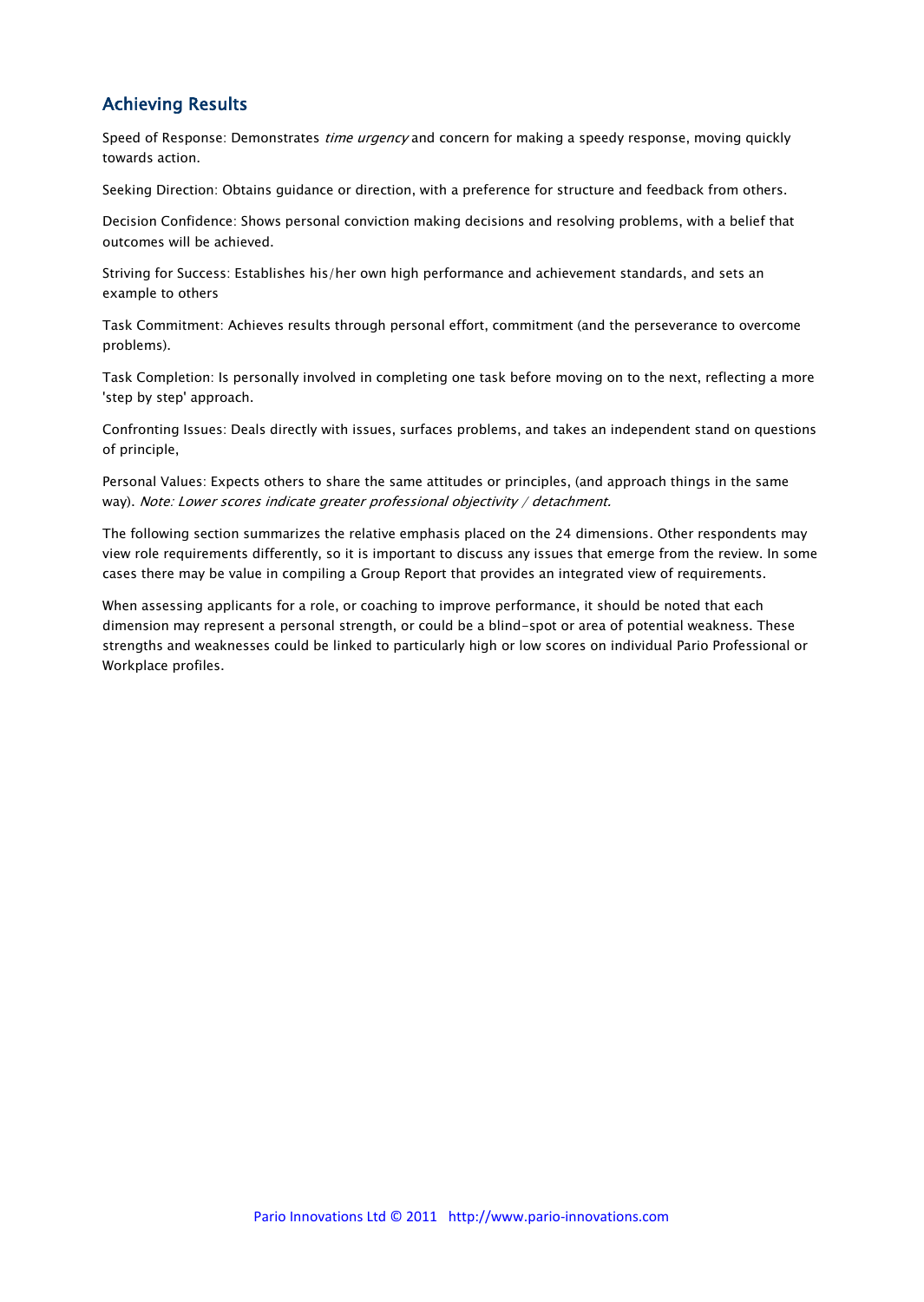### Part 1: Analysis and Problem Solving

Analysis of information is influenced by reflective, broad-based thinking and anticipation of consequences. A more innovative response will contribute to questioning of existing procedures and a positive orientation towards change. Emphasis on accuracy of working suggests risk avoidance, whilst personal organization is associated with a more structured approach.

#### Broad Based Thinking

Broad Based Thinking: The role requires some reflection / consultation and the job-holder will consider how his/her actions or decisions are likely to affect others.

#### Innovative Response

Innovative Response: The role requires a somewhat cautious approach to new methods and the job-holder will be wary of change unless the rationale is clear and proposals are supported by evidence of benefits.

### Accuracy of Working

Accuracy of Working: The job-holder is directly involved in precise, accurate work, with close attention to detail. There is less requirement to focus on the 'wider issues', delegate tasks, or take risks.

### Personal Organization

Personal Organization: A fairly structured and organised approach is required, with attention to procedure / planning, and a clear focus on specific objectives. Some flexibility may be needed to deal with unexpected events.

#### Analysis of Information:

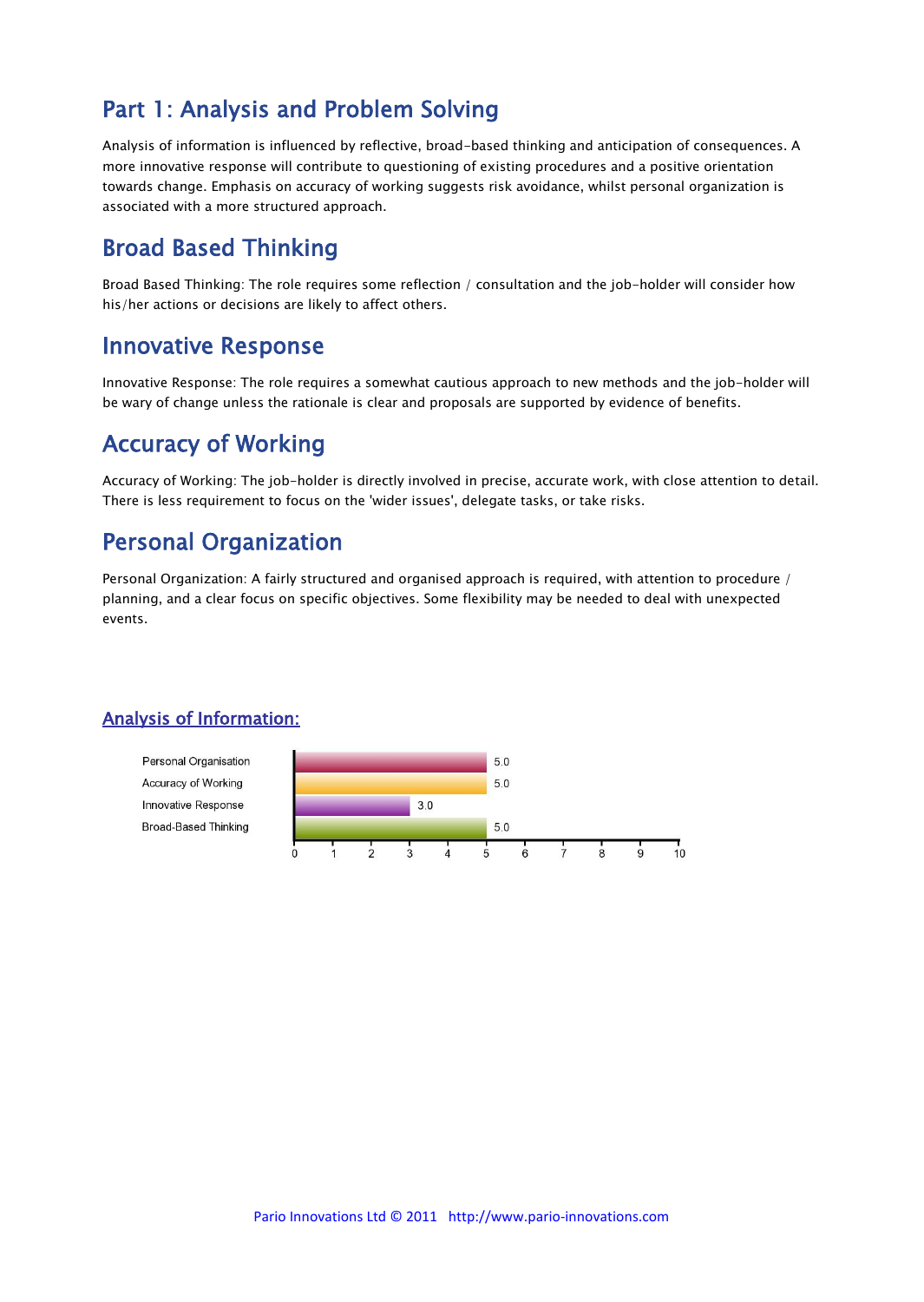### Part 2: Analysis and Problem Solving

Flexibility of Response involves reviewing more effective solutions. This creative focus may also be linked to initiative in developing opportunities and turning ideas into action. Communication and positioning of issues may require an element of organizational awareness, whilst lower scores on the Pressure Index suggest greater tolerance of ambiguity.

#### Creative Focus

Creative Focus: The role requires people to work on the basis of practical experience. There is a relatively low requirement to develop new ideas or explore new methods.

#### Developing Opportunities

Developing Opportunities: There is less requirement for the job-holder to be directly involved in finding the resources to get new projects or assignments operational. However, the role may also offer opportunities to gain experience in this area.

#### Organizational Awareness

Organizational Awareness: There is a relatively low need for awareness of other people's expectations, or networking to assess the views of others. The job-holder is required to focus on the achievement of specific objectives, possibly backed by some discussion with colleagues.

#### Pressure Index

Pressure Index: There is some emphasis on following set procedures and completing tasks according to clearly defined standards, but this is also coupled with some flexibility in dealing with unusual or unexpected events.

#### Flexibility of Response:

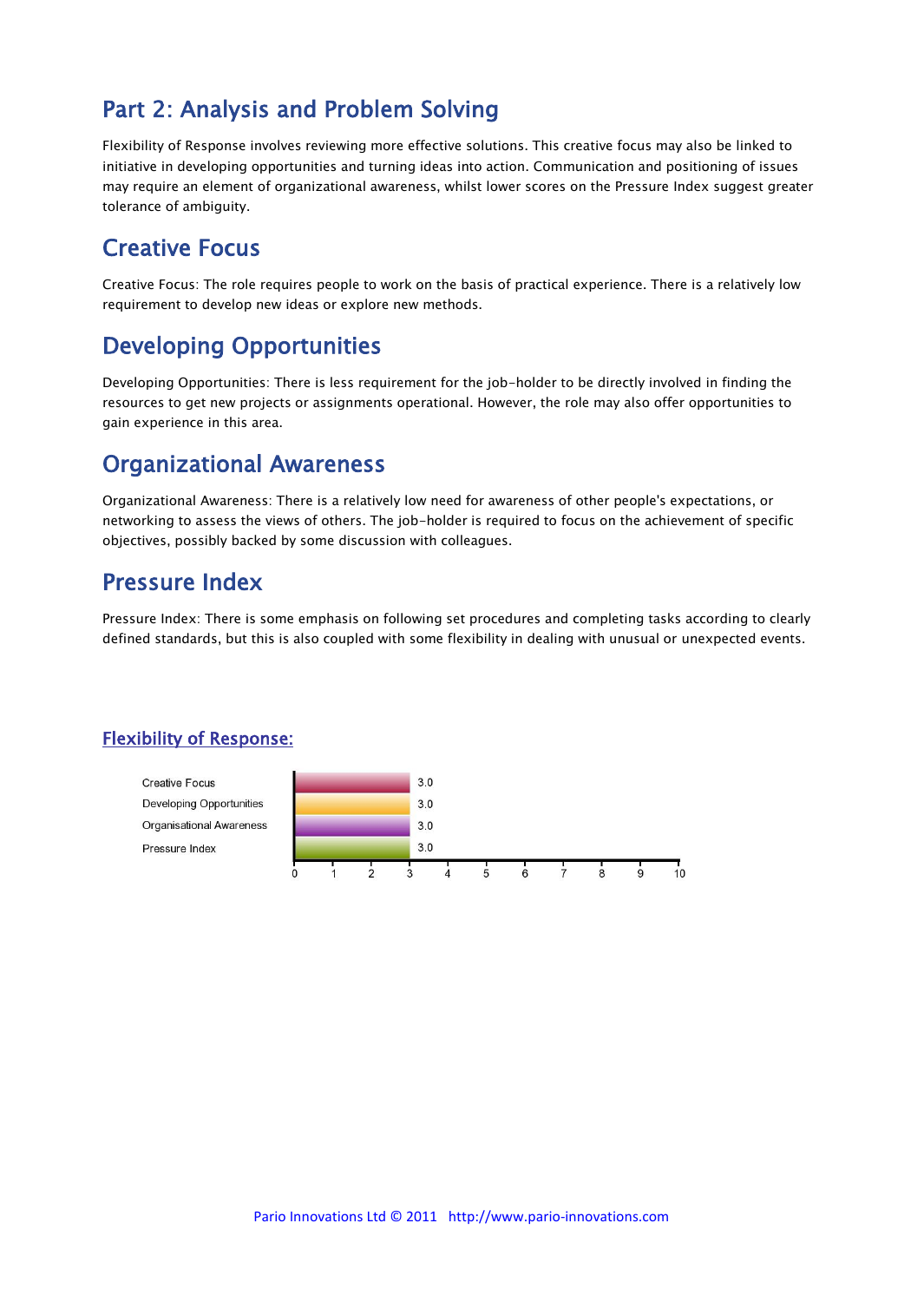### Part 3: Working with People

Working with People may involve setting clear direction and clarifying priorities. This leadership focus generally needs to be supported by the motivation to take responsibility and establish direction. An element of personal reserve may be evident, but this needs to be balanced by openness and awareness of people's need to build positive relationships.

### Leadership Focus

Leadership Focus: The job-holder provides technical support or sets direction for others when required, but the role does not involve a particularly positive or "high profile" style of leadership.

### Establishing Direction

Establishing Direction: The job-holder must be willing to take control of situations when required, and use his / her knowledge and experience to give guidance to others. There is somewhat less need to actively influence or direct other people.

#### Personal Reserve

Personal Reserve: The job-holder will generally appear professionally objective and can deal with difficult situations in a calm and measured way. His/Her responses are controlled and not directly influenced by other people's behaviour.

### Personal Contact

Personal Contact: The job-holder will place some emphasis on maintaining contact and rapport with others, but this will be balanced with a clear focus on role requirements and the objectives that need to be achieved

#### Personal Interaction:

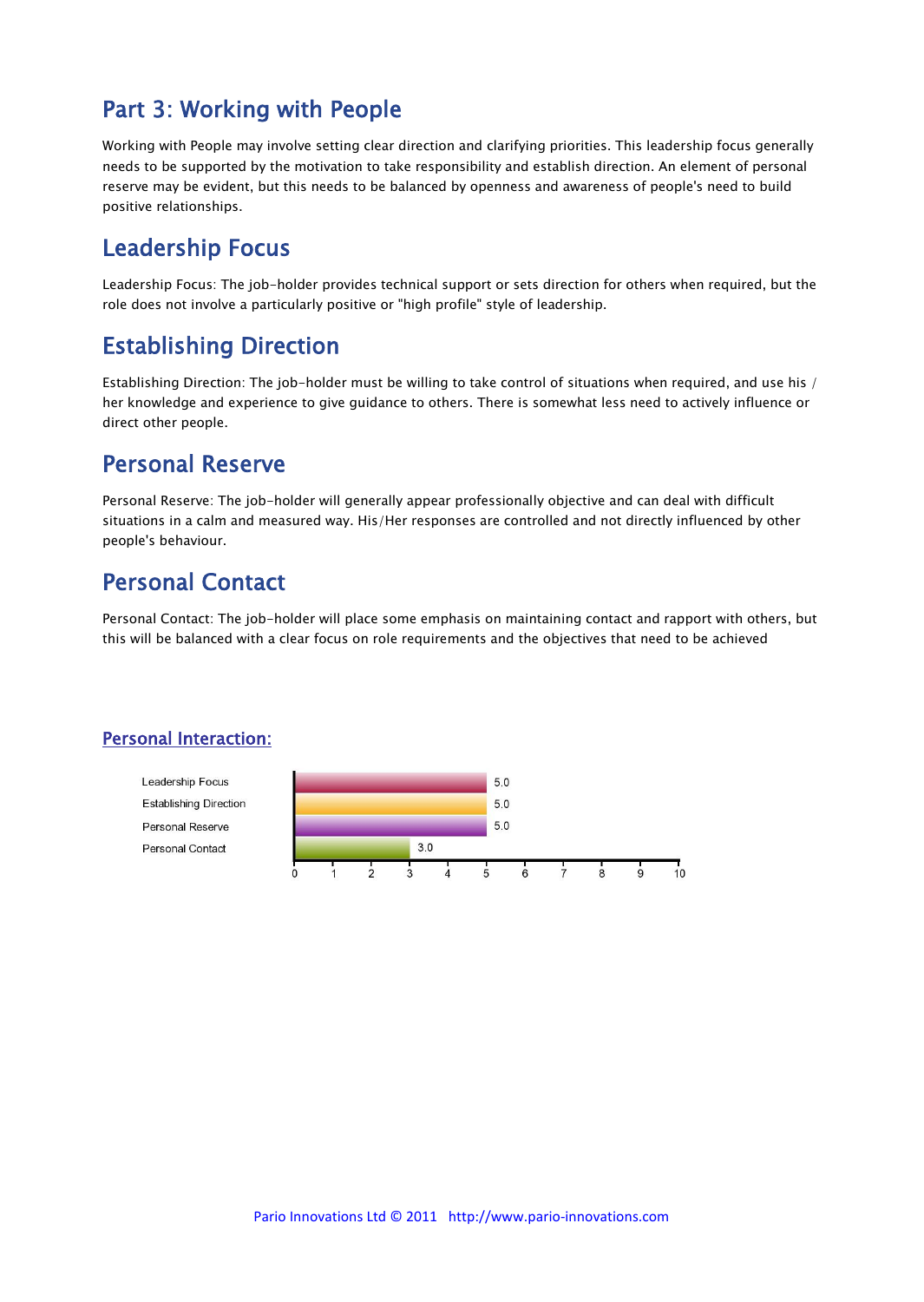### Part 4: Working with People

There is often a requirement to influence others and this involves gaining their interest and attention. At the same time, the job-holder needs to be aware of what is expected in the role and responsive to expectations. Overall effectiveness may be increased by team involvement and the ability to 'flex' behaviour to achieve personal impact and influence in a team setting.

### Gaining Attention

Gaining Attention: The role requires the ability to present information effectively and gain people's interest and attention. The job-holder should balance personal input and desire for recognition with awareness of other people's contribution.

### Gaining Approval

Gaining Approval: The job-holder will place fairly high emphasis on responding positively to the views of others when working towards objectives. There may be less need to develop independent ideas or demonstrate initiative.

### Team Involvement

Team Involvement: The job-holder is required to involve others when dealing with problems or making decisions. Team involvement is required to deal with various activities, and the job-holder is expected to give some support or advice to others.

### Team Influence

Team Influence: The role requires the job-holder to make some contribution in meetings and discuss issues with others. However, there is less requirement to give a clear lead or actively influence proceedings.

#### Decision Making:

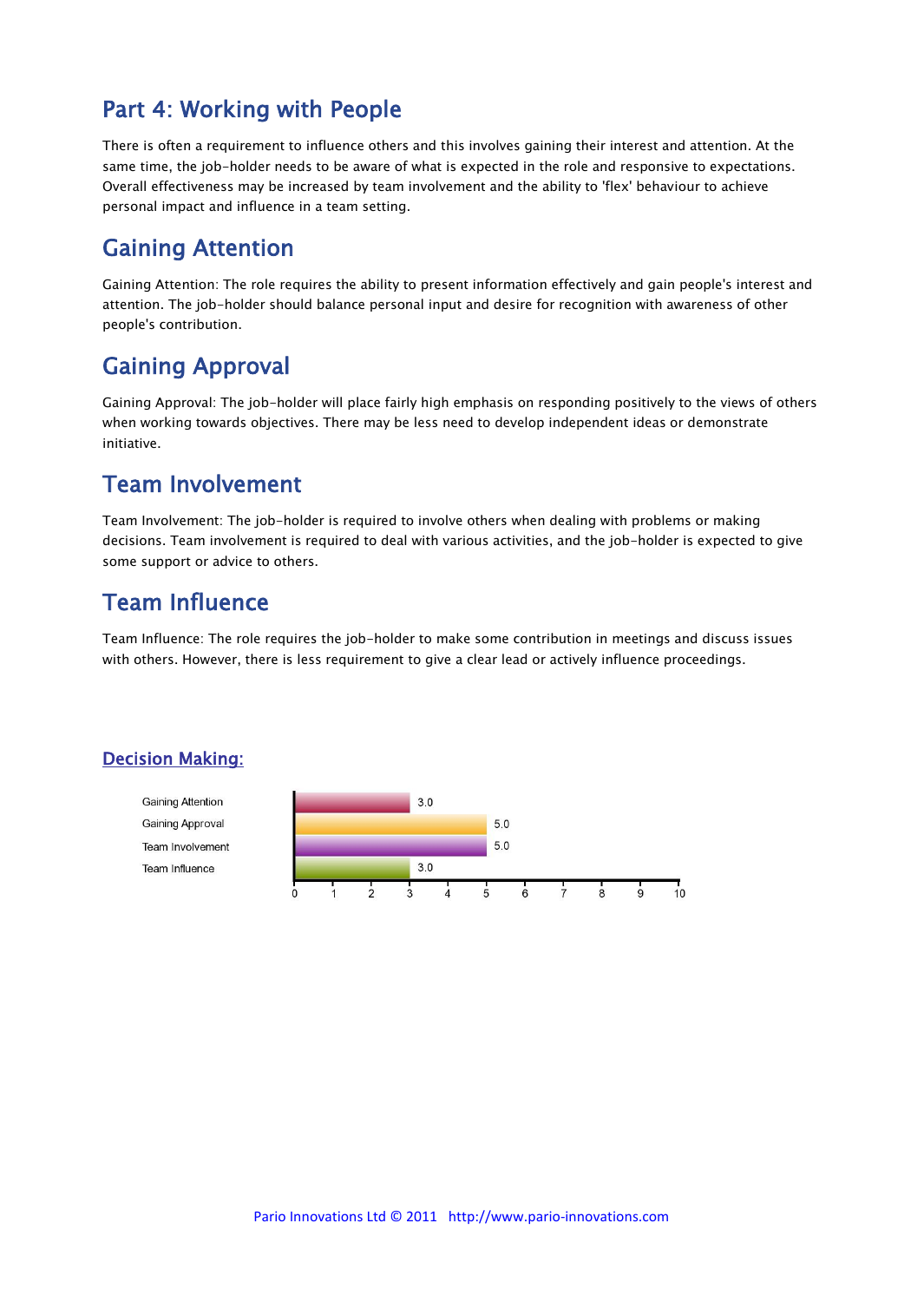### Part 5: Achieving Results

Achieving results is influenced by speed of response and ability to increase pace. The role may also require the job-holder to work fairly autonomously and display confidence in decision making. The ability to work to high personal standards and set an example to others may be linked to personal drive, and also contribute to effectiveness in a leadership role.

#### Speed of Response

Speed of Response: The role requires some ability to increase pace and respond positively to unexpected demands or deadlines. However, the job-holder is generally able to set their own pace of working.

### Seeking Direction

Seeking Direction: The role requires the job-holder to operate fairly independently and demonstrate initiative when dealing with problems. There is occasional feedback and review of performance.

### Decision Confidence

Decision Confidence: The job-holder must demonstrate a moderate level of personal confidence and a willingness to resolve difficult issues. The role may involve dealing with difficult or poorly defined problems that require careful review and discussion.

### Striving for Success

Striving for Success: The job-holder has some regard for setting an example and giving a clear lead to others. He/She will clarify performance standards and help to find effective solutions to problems.

#### Achieving Results:

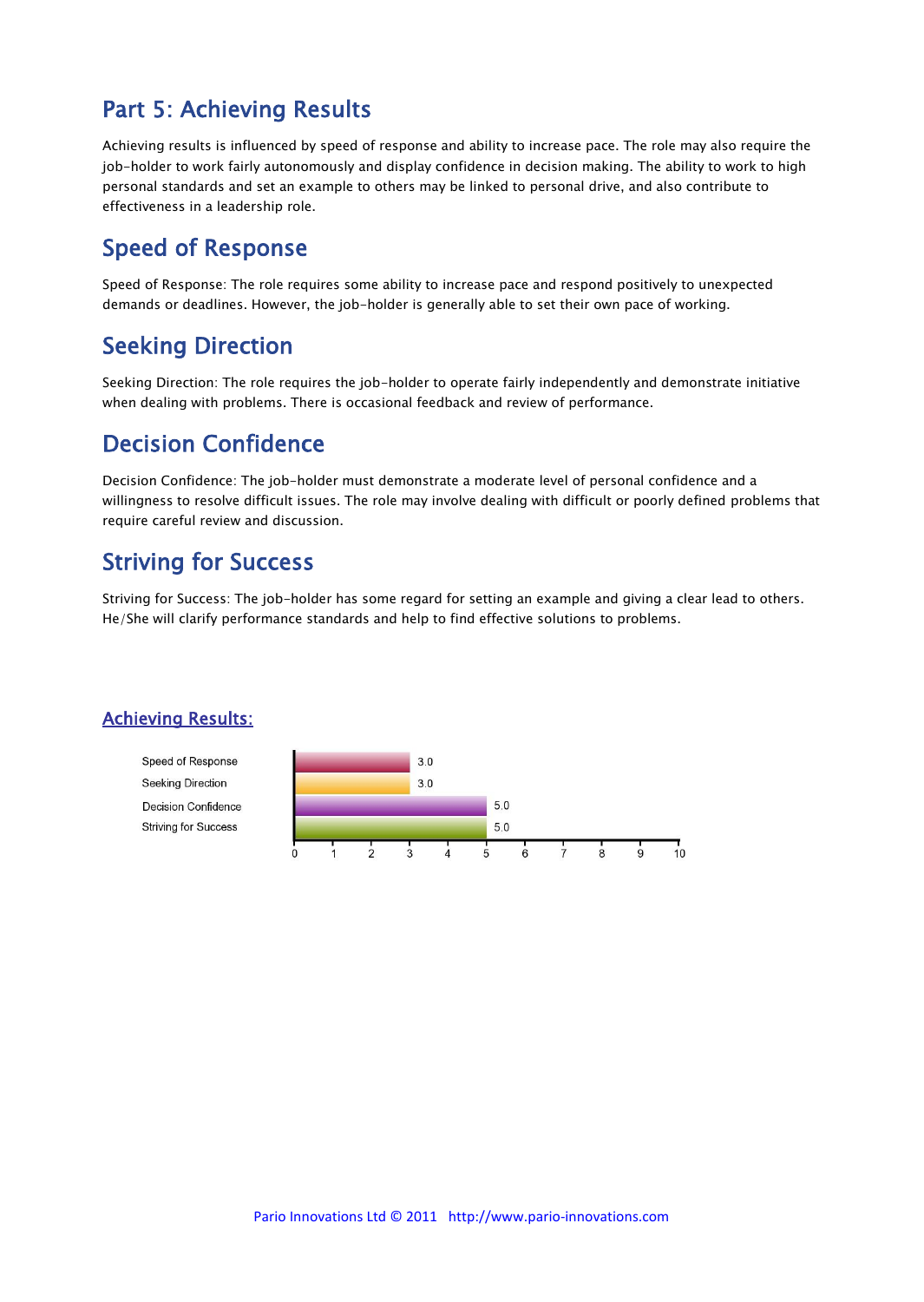### Part 6: Achieving Results

A clear focus on outcomes may be linked to the commitment to overcome problems, but many professional roles have less requirement for the job-holder to be closely involved in detailed task completion. A willingness to confront issues and surface problems may contribute to effectiveness. Personal values need to be balanced with appropriate professional objectivity.

### Task Commitment

Task Commitment: The job-holder should be willing to commit time and effort to overcome obstacles and give a clear lead to others. This personal effort should be balanced by the job-holder working alongside others, perhaps as a member of a work group.

### Task Completion

Task Completion: The job-holder will have close personal involvement in seeing one assignment through to completion before moving on to the next. However, there may also be some requirement for team working and involvement of other people.

### Confronting Issues

Confronting Issues: The job-holder will maintain a clear focus on professional standards and take steps to bring problems "into the open". The role may require the job-holder to give a clear lead on standards or procedures and/or set out key principles.

### Personal Values

Personal Values: The role requires someone who will achieve results even though others may not share his/her values. The job-holder will seek to influence other people, or make decisions, with no expectation that they will share the same views or opinions.

#### Focus on Outcomes:

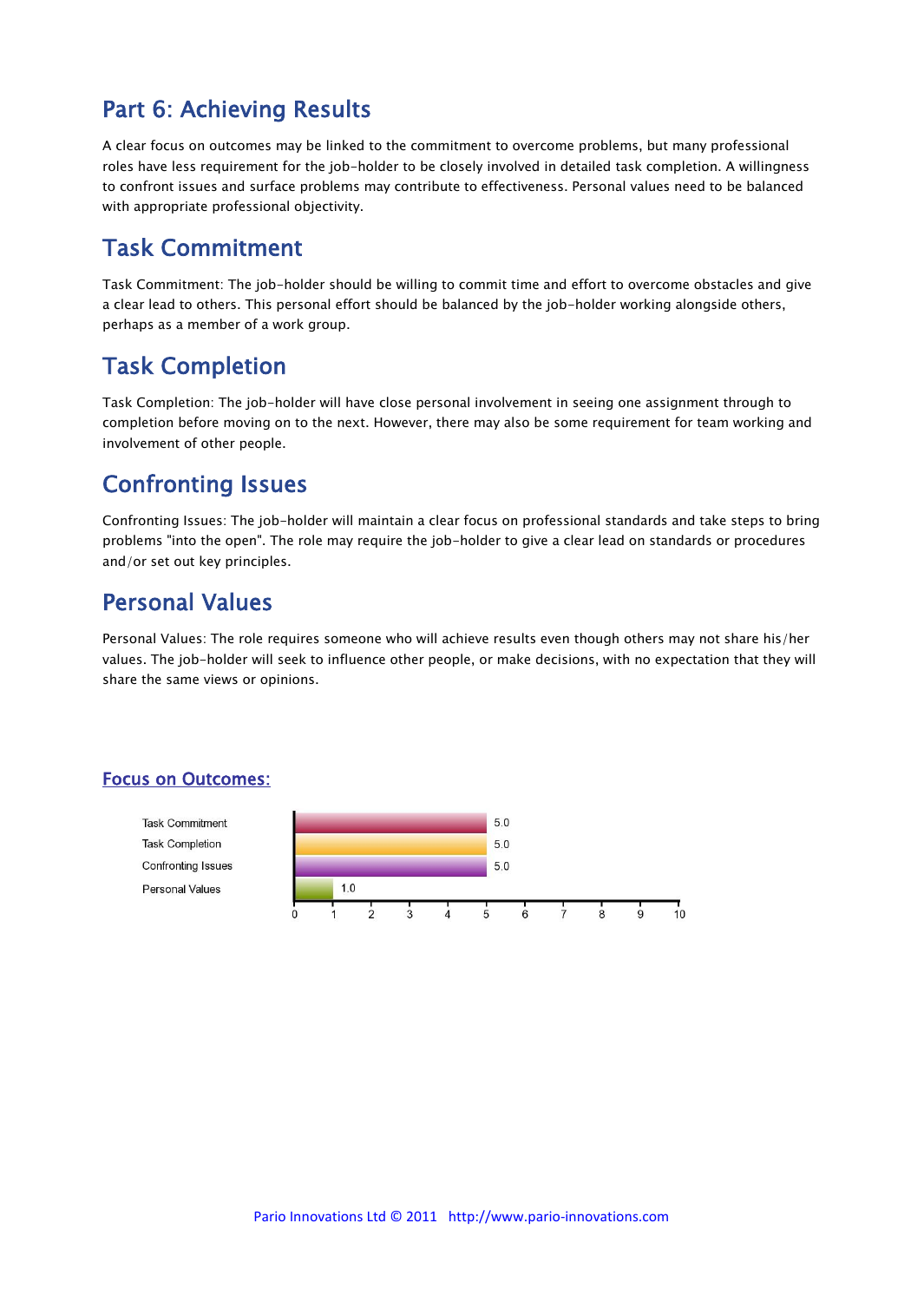#### Comments on Personal Attributes

#### Knowledge, Qualifications, Skills

Qualified Mechanical Engineer

#### Use of Systems

Familiar with XYZ software

Knowledge of the ABC production system

#### Analysis of Problems

Very analytical, objective, approach required, drawing on strong technical skills and experience.

#### Working with People

Sets clear direction and provides regular feedback on performance. Provides training to improve skill levels in the team.

#### Achieving Results

Has a strong focus on achieving production targets. Also takes the initiative in resolving problems and deciding how best to respond to difficulties.